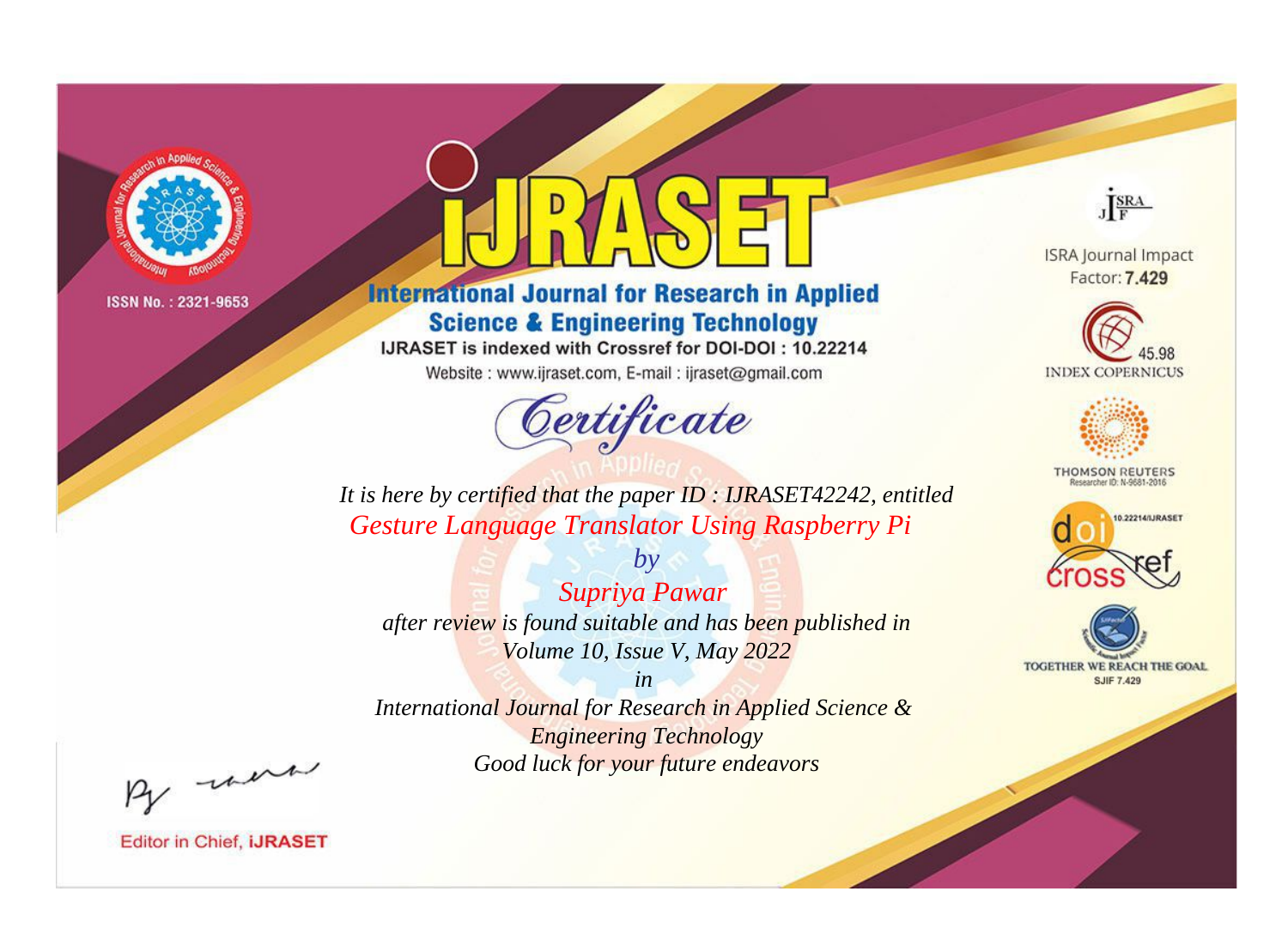

# **International Journal for Research in Applied Science & Engineering Technology**

IJRASET is indexed with Crossref for DOI-DOI: 10.22214

Website: www.ijraset.com, E-mail: ijraset@gmail.com



JERA

**ISRA Journal Impact** Factor: 7.429





**THOMSON REUTERS** 



TOGETHER WE REACH THE GOAL **SJIF 7.429** 

*It is here by certified that the paper ID : IJRASET42242, entitled Gesture Language Translator Using Raspberry Pi*

*Apoorva Bamgude after review is found suitable and has been published in Volume 10, Issue V, May 2022*

*by*

*in* 

*International Journal for Research in Applied Science & Engineering Technology Good luck for your future endeavors*

By morn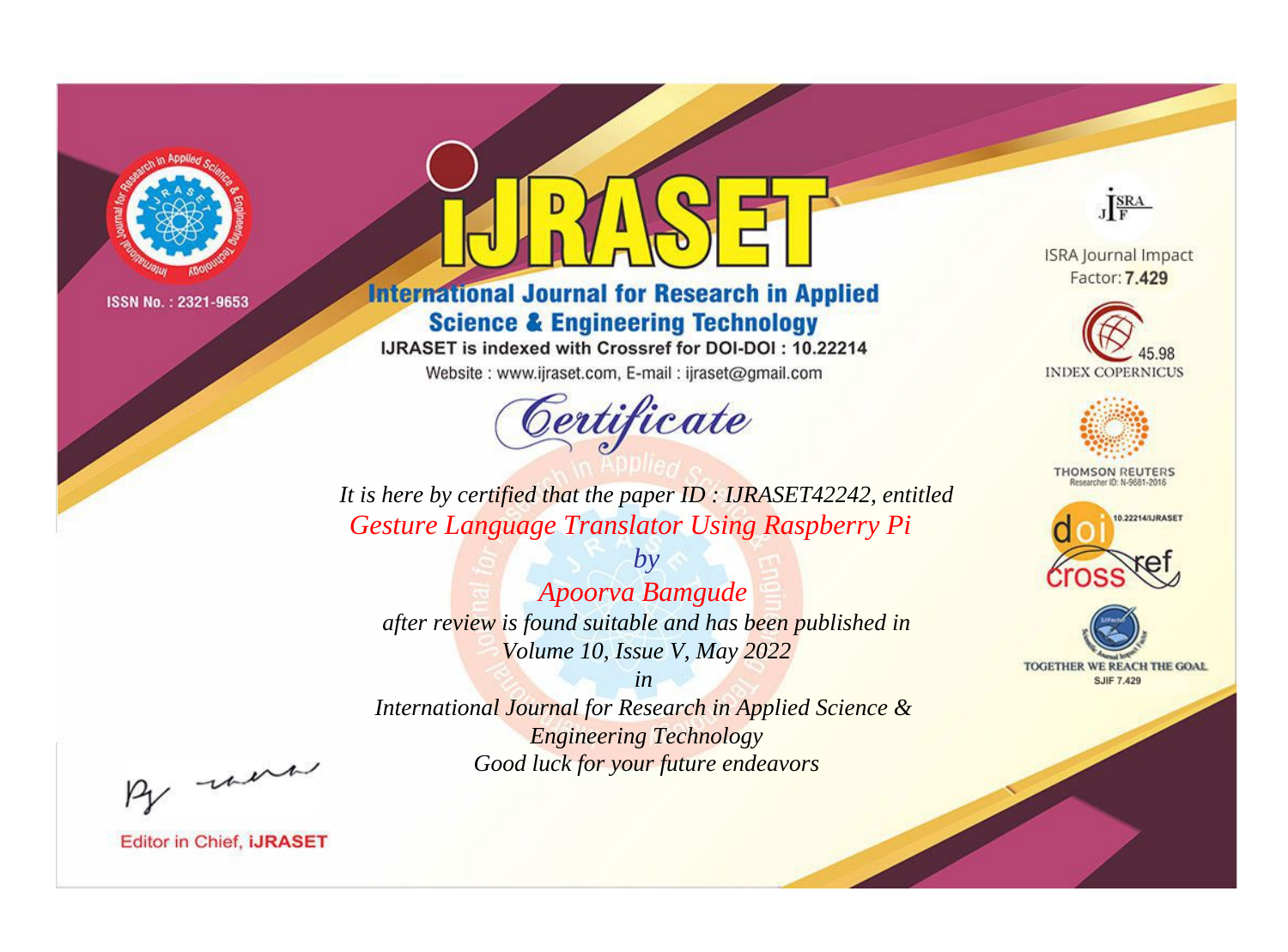

# **International Journal for Research in Applied Science & Engineering Technology**

IJRASET is indexed with Crossref for DOI-DOI: 10.22214

Website: www.ijraset.com, E-mail: ijraset@gmail.com



JERA

**ISRA Journal Impact** Factor: 7.429





**THOMSON REUTERS** 



TOGETHER WE REACH THE GOAL **SJIF 7.429** 

*It is here by certified that the paper ID : IJRASET42242, entitled Gesture Language Translator Using Raspberry Pi*

*by Sayali Kamthe after review is found suitable and has been published in Volume 10, Issue V, May 2022*

*in* 

*International Journal for Research in Applied Science & Engineering Technology Good luck for your future endeavors*

By morn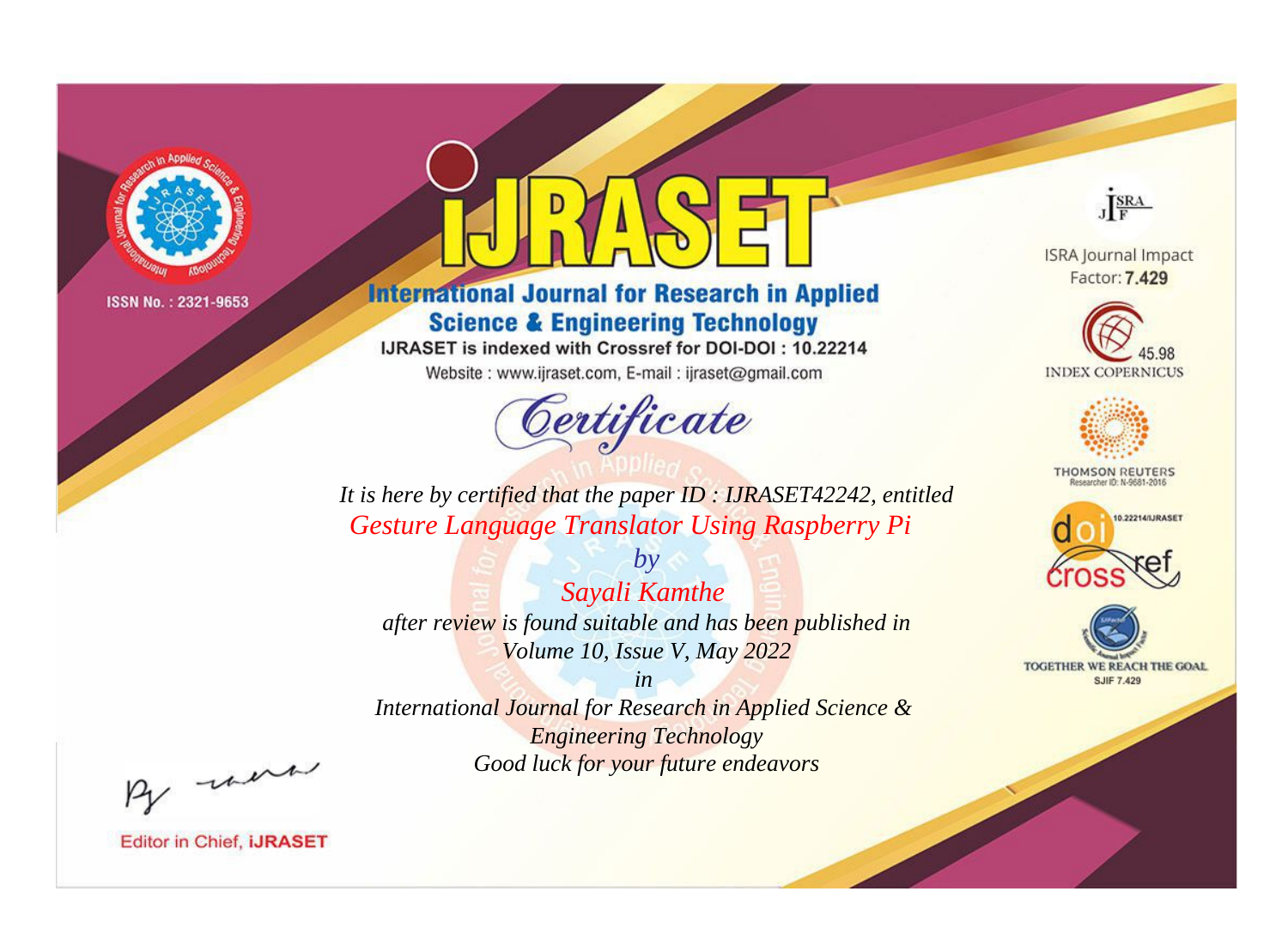

# **International Journal for Research in Applied Science & Engineering Technology**

IJRASET is indexed with Crossref for DOI-DOI: 10.22214

Website: www.ijraset.com, E-mail: ijraset@gmail.com



JERA

**ISRA Journal Impact** Factor: 7.429





**THOMSON REUTERS** 



TOGETHER WE REACH THE GOAL **SJIF 7.429** 

*It is here by certified that the paper ID : IJRASET42242, entitled Gesture Language Translator Using Raspberry Pi*

*by Arundhati Patil after review is found suitable and has been published in Volume 10, Issue V, May 2022*

*in* 

*International Journal for Research in Applied Science & Engineering Technology Good luck for your future endeavors*

By morn